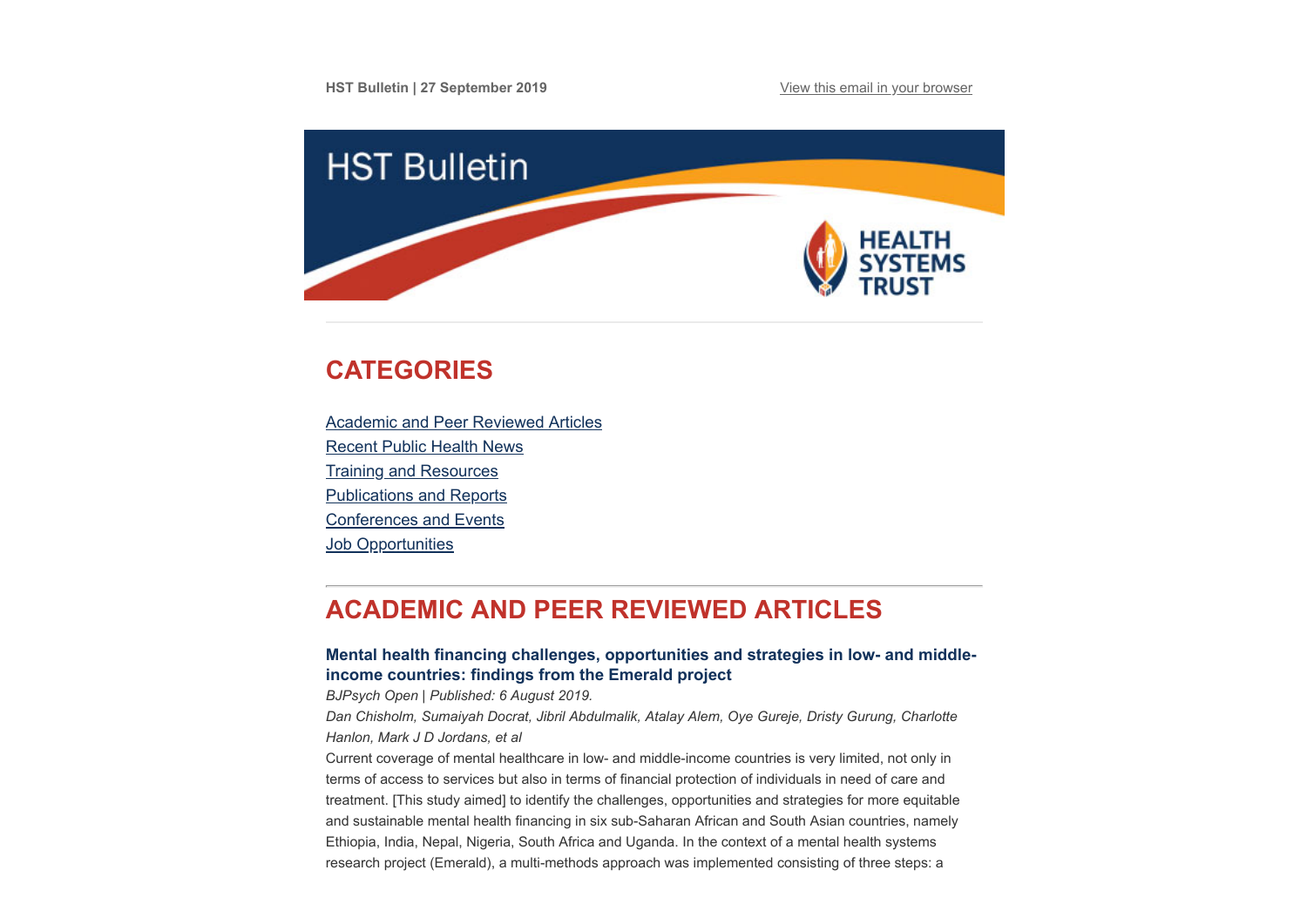quantitative and narrative assessment of each country's disease burden profile, health system and macrofiscal situation; in-depth interviews with expert stakeholders; and a policy analysis of sustainable financing options.

## **[Continuity of care for TB patients at a South African hospital: A qualitative](https://journals.plos.org/plosone/article?id=10.1371/journal.pone.0222421) participatory study of the experiences of hospital staff**

*PlosOne | Published: 18 September 2019.*

*Frederick Marais, Idriss Ibrahim Kallon, Lilian Diana Dudley*

Ensuring effective clinical management and continuity of TB care across hospital and primary health-care services remains challenging in South Africa. The high burden of TB, coupled with numerous health system problems, influence the TB care delivered by hospital staff. [The aim of this study was] To understand factors from the perspectives of hospital staff that influence the clinical management and discharge of TB patients, and to elicit recommendations to improve continuity of care for TB patients.

## **[What will it take for the Global Plan priority countries in Sub-Saharan Africa to](https://bmcinfectdis.biomedcentral.com/articles/10.1186/s12879-019-4393-5) eliminate mother-to-child transmission of HIV?**

*BMC Infectious Diseases | Published: 16 September 2019.*

*Ameena E. Goga, Thu-Ha Dinh, Shaffiq Essajee, Witness Chirinda, Anna Larsen, Mary Mogashoa, Debra Jackson, Mireille Cheyip, et al*

The 2016 'Start Free, Stay Free, AIDS Free' global agenda, builds on the 2011-2015 'Global Plan'. It prioritises 22 countries where 90% of the world's HIV-positive pregnant women live and aims to eliminate vertical transmission of HIV (EMTCT) and to keep mothers alive. By 2019, no Global Plan priority country had achieved EMTCT; however, 11 non-priority countries had. This paper synthesises the characteristics of the first four countries validated for EMTCT, and of the 21 Global Plan priority countries located in Sub-Saharan Africa (SSA). We consider what drives vertical transmission of HIV (MTCT) in the 21 SSA Global Plan priority countries.

## **[Prevalence of HIV-1 drug resistance amongst newly diagnosed HIV-infected infants](https://bmcinfectdis.biomedcentral.com/articles/10.1186/s12879-019-4339-y) age 4–8 weeks, enrolled in three nationally representative PMTCT effectiveness surveys, South Africa: 2010, 2011–12 and 2012–13**

*BMC Infectious Diseases | Published: 16 September 2019.*

*Gillian M Hunt, Johanna Ledwaba, Anna Salimo, Monalisa Kalimashe, Thu-Ha Dinh, Debra Jackson, Gayle Sherman, Adrian Puren, et al*

South Africa (SA) has expanded efforts to reduce mother-to-child transmission of HIV (MTCT) to less than 2% at six weeks after birth and to less than 5% at 18 months postpartum by 2016. Despite improved antiretroviral regimens and coverage between 2001 and 2016, there is little data on infant HIV drug resistance. This paper tracks the prevalence of HIV drug resistance patterns amongst HIV infected infants from three nationally representative studies that assessed the effectiveness of national programs to prevent MTCT (PMTCT). The first study was conducted in 2010 (under the dual therapy PMTCT policy),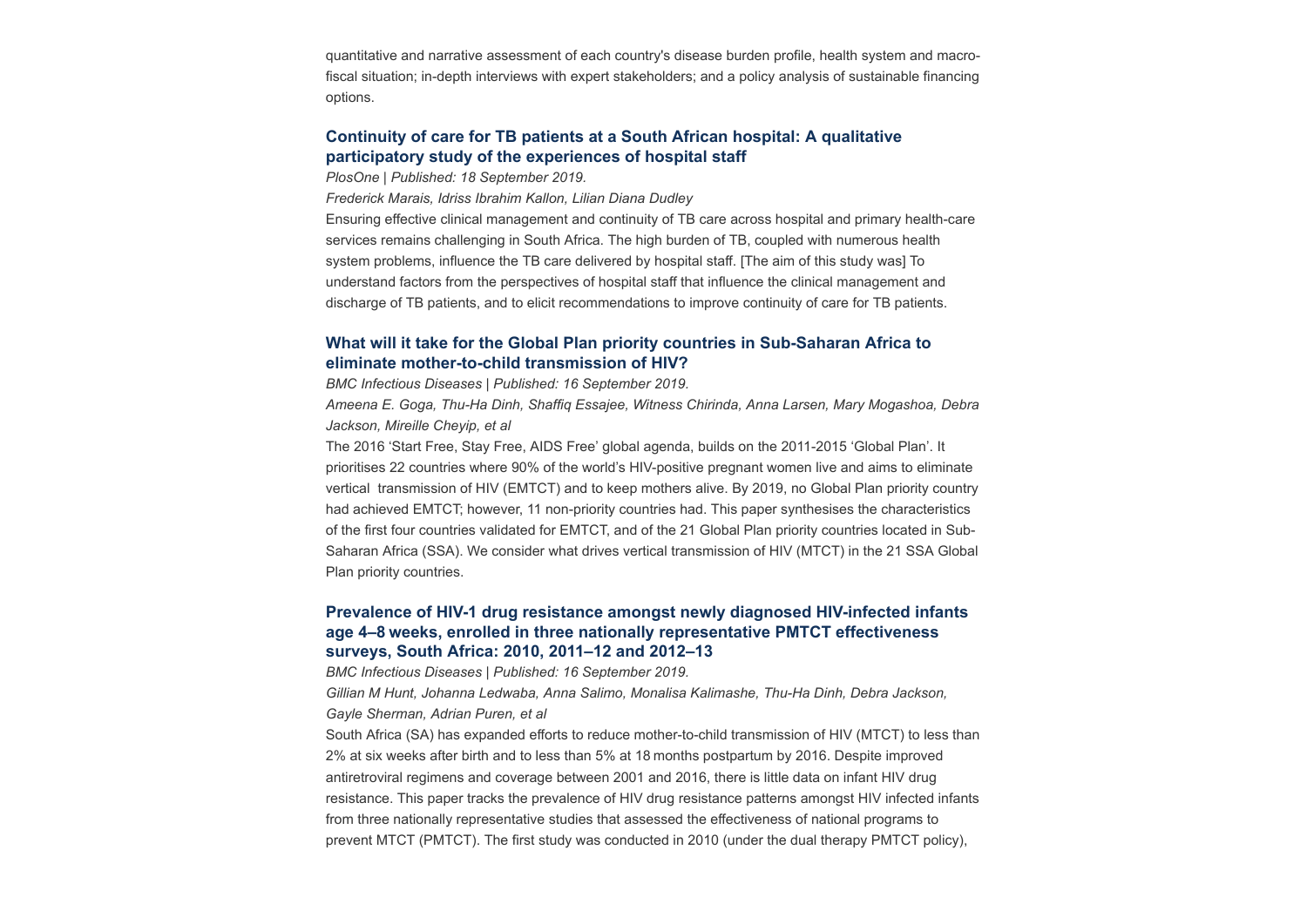the second from 2011 to 12 (PMTCT Option A policy) and the third from 2012 to 13 (PMTCT Option A policy).

## **[Measuring sexual relationship power equity among young women and young men](https://journals.plos.org/plosone/article?id=10.1371/journal.pone.0221554) South Africa: Implications for gender-transformative programming**

*PlosOne | Published: 25 September 2019.*

*Kalysha Closson, Janan J Dietrich, Mags Beksinska, Andrew Gibbs, Stefanie Hornschuh, Tricia Smith, Jenni Smit ,Glenda Gray, et al*

Measures used to assess equitable relationship dynamics, including the sexual relationship power scale (SRPS) have previously been associated with lower HIV-risk among young women, and reduced perpetration of intimate partner violence among men. However, few studies describe how the SRPS has been adapted and validated for use within global youth sexual health studies. We examined genderspecific psychometric properties, reliability, and validity of a SRPS used within a South African youthengaged cohort study.

# **[Corporations' use and misuse of evidence to influence health policy: a case study of](https://globalizationandhealth.biomedcentral.com/articles/10.1186/s12992-019-0495-5) sugar-sweetened beverage taxation**

*BMC Globalization and Health | Published: 25 September 2019.*

*Gary Jonas Fooks, Simon Williams, Graham Box, Gary Sacks*

Sugar sweetened beverages (SSB) are a major source of sugar in the diet. Although trends in consumption vary across regions, in many countries, particularly LMICs, their consumption continues to increase. In response, a growing number of governments have introduced a tax on SSBs. SSB manufacturers have opposed such taxes, disputing the role that SSBs play in diet-related diseases and the effectiveness of SSB taxation, and alleging major economic impacts. Given the importance of evidence to effective regulation of products harmful to human health, we scrutinised industry submissions to the South African government's consultation on a proposed SSB tax and examined their use of evidence.

# **[Seasonality of antenatal care attendance, maternal dietary intake, and fetal growth in](https://journals.plos.org/plosone/article?id=10.1371/journal.pone.0222888) the VHEMBE birth cohort, South Africa**

*PlosOne | Published: 25 September 2019.*

*Carolyn A Fahey, Jonathan Chevrier, Madelein Crause, Muvhulawa Obida, Riana Bornman, Brenda Eskenazi*

Seasonality of food availability, physical activity, and infections commonly occurs within rural communities in low and middle-income countries with distinct rainy seasons. To better understand the implications of these regularly occurring environmental stressors for maternal and child health, this study examined seasonal variation in nutrition and health care access of pregnant women and infants in rural South Africa.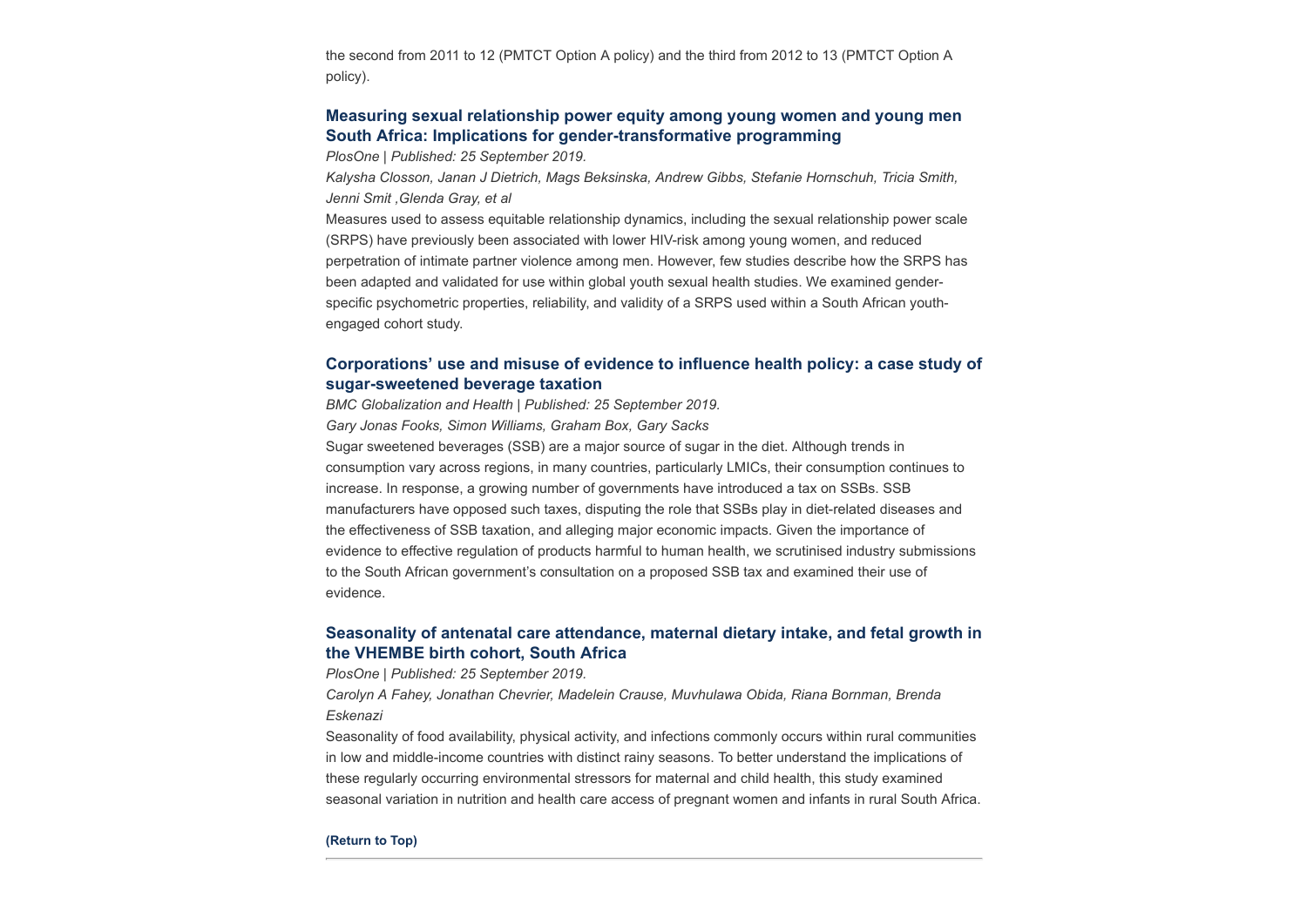# <span id="page-3-0"></span>**RECENT PUBLIC HEALTH NEWS**

## **[Study challenges the idea of region-specific HIV vaccines](https://www.businesslive.co.za/bd/national/health/2019-09-18-study-challenges-the-idea-of-region-specific-hiv-vaccines/)**

*Business Day | 19 September 2019.* South African volunteers' immune systems respond well to an experimental preventive shot against the virus that causes Aids developed in Thailand.

### **[Why alcohol remains a big threat to unborn babies in South Africa](https://theconversation.com/why-alcohol-remains-a-big-threat-to-unborn-babies-in-south-africa-123615)**

*The Conversation Africa | 23 September 2019.* South Africa has the highest recorded prevalence of foetal alcohol spectrum disorder in the world. The prevalence rates range from 29 to 290 affected children per 1000 live births.

### **[Building alliances for the global governance of migration and health](https://www.bmj.com/content/366/bmj.l4143)**

*BMJ | 16 September 2019.* Health governance has an important role in dealing with global migration, argue Jo Vearey and colleagues.

### **[Midlevel workers: Africa's unsung health heroes need more support](https://theconversation.com/midlevel-workers-africas-unsung-health-heroes-need-more-support-122890)**

*The Conversation Africa | 13 September 2019.*

Midlevel health workers can play an important role in addressing shortages of health professionals and improving access to care. This is especially true in low and middle-income countries. These workers fill a niche between community health workers, the most basic of workers in the health system, and highly trained professionals.

## **[Putting the "U" back into Universal Health Care: Do South Africans know what the](https://health-e.org.za/2019/09/23/what-is-nhi-national-health-insurance-south-africa-un-high-level-meeting-universal-health-coverage/) NHI is?**

*Health-e News | 23 September 2019.* 

While the country's draft policy for bringing universal health care to all bewilders many, long waiting times at health facilities, drug shortages and clinics not operating for 24 hours, remain the biggest concerns they face.

# **[UN Adopts Political Declaration On Health Coverage For All – Financing A Big](https://www.healthpolicy-watch.org/un-adopts-political-declaration-on-health-coverage-for-all-amid-efforts-for-financing/) Challenge**

#### *Health Policy Watch | 23 September 2019.*

United Nations members [on Monday] quickly adopted a high-level political declaration raising the stakes in the global push to ensure everyone in the world has affordable access to health a decade from now. The political declaration is "the most comprehensive agreement ever reached on global health," UN Secretary General Antonio Guterres told the opening session General Assembly.

## **[A new global initiative aims to use AI to improve public health in the developing](https://www.statnews.com/2019/09/25/rockefeller-foundation-initiative-ai-improve-public-health-developing-world/?utm_source=Global+Health+NOW+Main+List&utm_campaign=e597abcf11-EMAIL_CAMPAIGN_2019_09_25_02_14&utm_medium=email&utm_term=0_8d0d062dbd-e597abcf11-2811001)**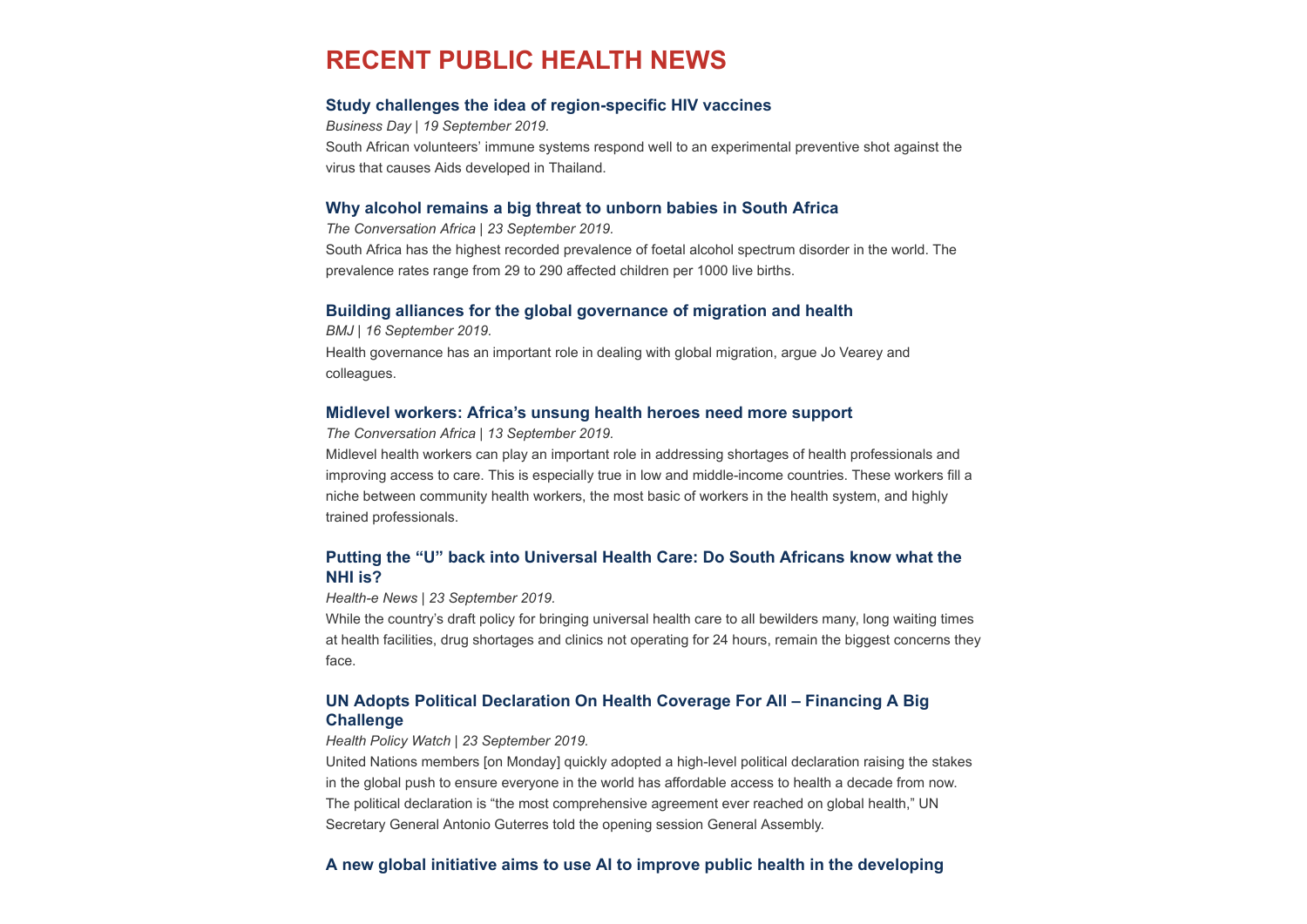### **[world](https://www.statnews.com/2019/09/25/rockefeller-foundation-initiative-ai-improve-public-health-developing-world/?utm_source=Global+Health+NOW+Main+List&utm_campaign=e597abcf11-EMAIL_CAMPAIGN_2019_09_25_02_14&utm_medium=email&utm_term=0_8d0d062dbd-e597abcf11-2811001)**

*STAT | 25 September 2019.*

It's challenging enough to develop artificial intelligence models using health data generated at the world's most elite academic medical centers. Now, a group of humanitarian organizations is taking on an even steeper challenge: using data collected in developing countries to improve public health overseas.

**[\(Return to Top\)](#page-0-1)**

# <span id="page-4-0"></span>**TRAINING AND RESOURCES**

### **[Making the Switch](https://msfaccess.org/making-the-switch?tid=9&page=2)**

*MSF | Published: 18 September 2019.*

Saving more lives with optimal treatment for drug-resistant TB.

Previously recommended treatment regimens for drug-resistant tuberculosis (DR-TB) used by most countries had a high pill burden, long treatment duration (of up to two years), painful daily injections (for up to eight months), severe side effects (due to toxic drugs) and poor treatment outcomes. These suboptimal regimens achieved treatment success rates of only 55% for people with multidrugresistant/rifampicin-resistant tuberculosis (MDR/RR-TB) and 34% for people with extensively drugresistant TB.

**[\(Return to Top\)](#page-0-1)**

# <span id="page-4-1"></span>**PUBLICATIONS AND REPORTS**

## **[Primary Health Care on the Road to Universal Health Coverage: 2019 Global](https://www.hst.org.za/publications/NonHST%20Publications/PHC%20on%20the%20road%20to%20UHC.pdf) Monitoring Report**

#### *WHO | 23 September 2019.*

WHO develops with partners a Global Monitoring Report on UHC every two years, a formal monitoring mechanism critical to attaining UHC. The new edition provides the latest information on progress. It highlights the global coverage of health services and financial protection, addresses gender- and equityrelated challenges, and identifies primary health care as the route to universal coverage.

### **[Trends in Maternal Mortality: 2000 to 2017](https://who.canto.global/pdfviewer/viewer/viewer.html?v=MediaAssets&portalType=v%2FMediaAssets&column=document&id=fbabjqevfd7cn3n6aq9d6jp16a&suffix=pdf)**

*Estimates by WHO, UNICEF, UNFPA, World Bank Group & the United Nations Population Division | 19 September 2019.*

This report presents internationally comparable global, regional and country-level estimates and trends for maternal mortality between 2000 and 2017. Countries and territories included in the analyses are WHO Member States with populations over 100 000 in 2019, plus two territories (Puerto Rico, and the West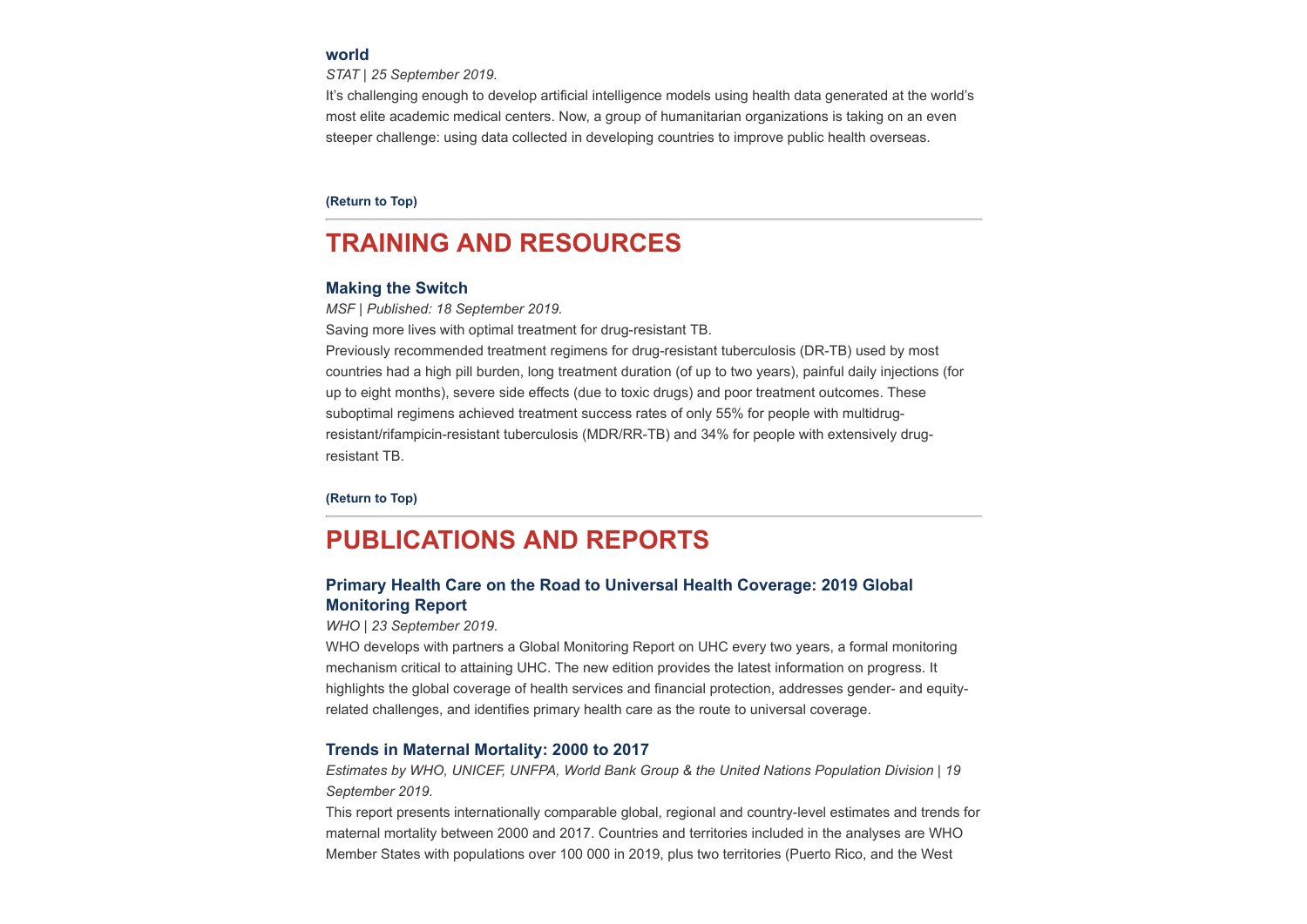Bank and Gaza Strip). The results described in this summary are the first available estimates for maternal mortality for the SDG reporting period; but since two years (2016 and 2017) is not sufficient to show trends, estimates have been developed and presented covering the period 2000 to 2017.

### **[Levels & Trends in Child Mortality Report 2019](https://www.hst.org.za/publications/NonHST%20Publications/Levels%20and%20Trends%20in%20Child%20mortality.pdf)**

*Estimates by the UN Inter-agency Group for Child Mortality Estimation | 19 September 2019.* Thirty years ago, the world made a commitment to protect and fulfil children's rights as enshrined in the Convention on the Rights of the Child. Among the most fundamental of these rights is the right of every child to survive. While substantial progress in child survival has been made since then, the failure to fully meet that commitment reverberates today for millions of children: In 2018 alone, 5.3 million children died before reaching their fifth birthday and almost 1 million children aged 5–14 years died. This report presents the UN IGME's latest estimates – through 2018 – of neonatal, infant and under-five mortality as well as mortality among children aged 5–14 years.

#### **[\(Return to Top\)](#page-0-1)**

# <span id="page-5-0"></span>**CONFERENCES AND EVENTS**

### **[National Pharmacy Conference](https://www.sapcconference.za.org/)**

3-6 October 2019 Sun City, South Africa

## **23rd [International AIDS Conference](http://www.aids2020.org/)**

6-10 July 2019 San Francisco & Oakland, United States of America

#### **[HIV Research for Prevention](http://hivr4p.org/)**

11-15 October 2019 Cape Town, South Africa

#### **[\(Return to Top\)](#page-0-1)**

# **JOB OPPORTUNITIES**

Please click on the job title for more information.

#### **[Bhekisisa: Health Reporter](http://www.ngopulse.org/opportunity/2019/09/10/health-reporter)**

Closing Date: 2 October 2019

**[m2m: SI Systems Specialist – Cape Town](http://www.ngopulse.org/opportunity/2019/09/23/m2m-si-systems-specialist-%E2%80%93-cape-town)**